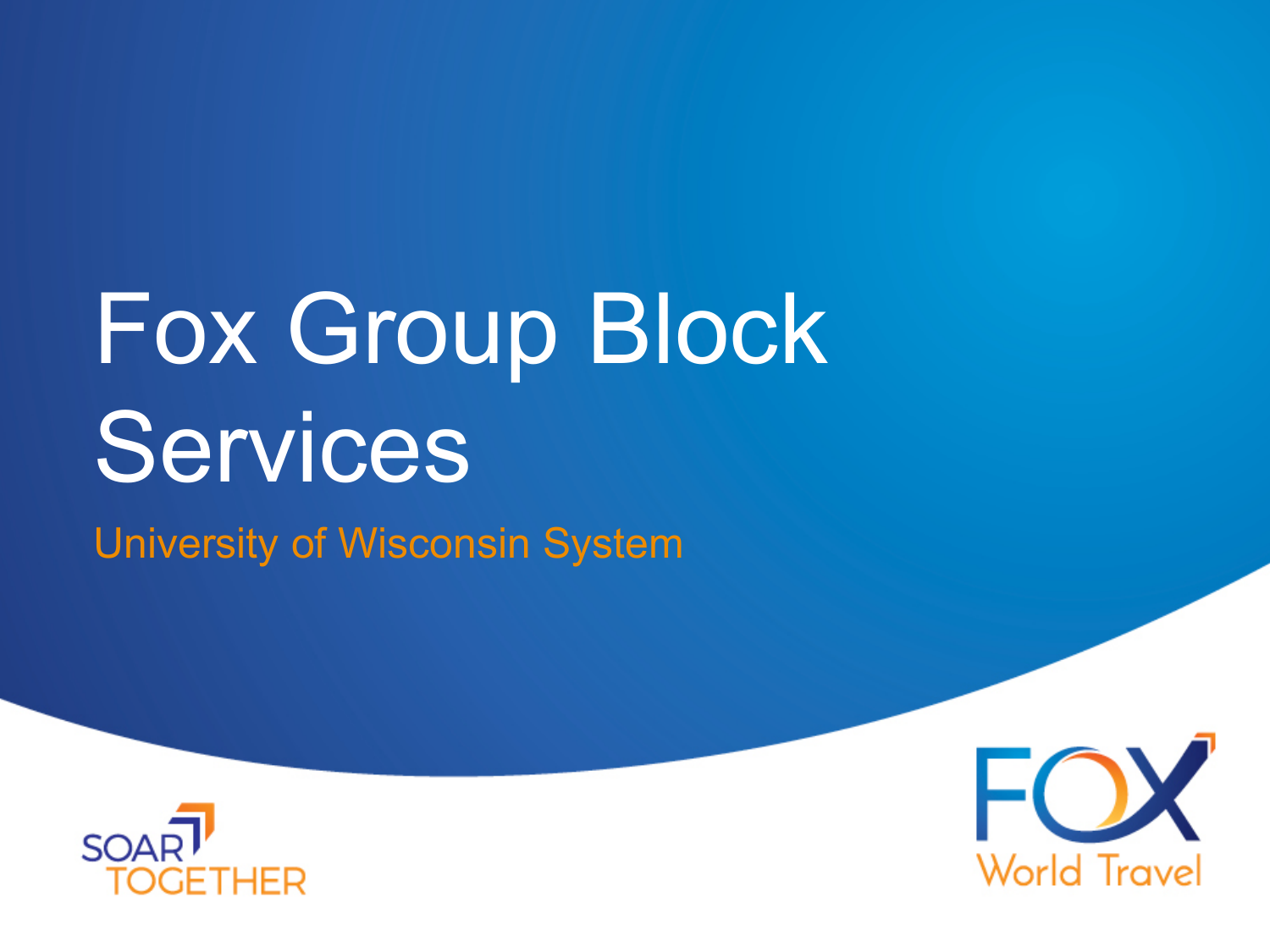## Agenda

- Welcome
	- Becky Kopidlansky, Assistant Director of Travel Management **Services**
- Review of Fox Group Block Services
	- Wanda Burdick, Director of Operations
- Questions

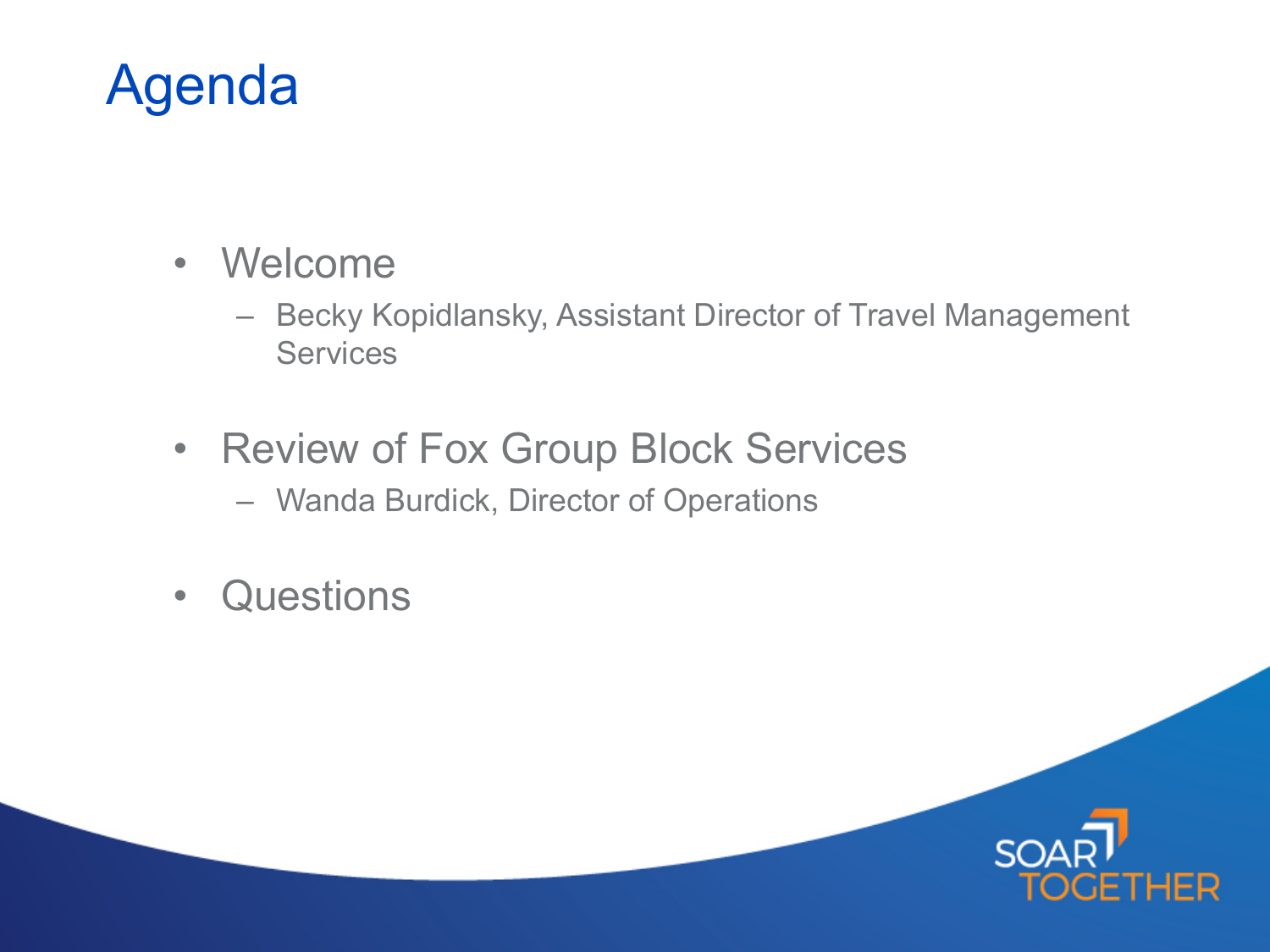## Fox team and new contact information

- Phone number: 920.933.4180 and email: [Foxgroupblock@foxworldtravel.com](mailto:Foxgroupblock@foxworldtravel.com)
	- Group block specialists are available during business hours 730am-5pm
	- Our Afterhours team is available 24/7 for any emergency support
	- Susan Moore, manager

Fox Group Block Specialists Team:



### Robin Abel Paula Schultz



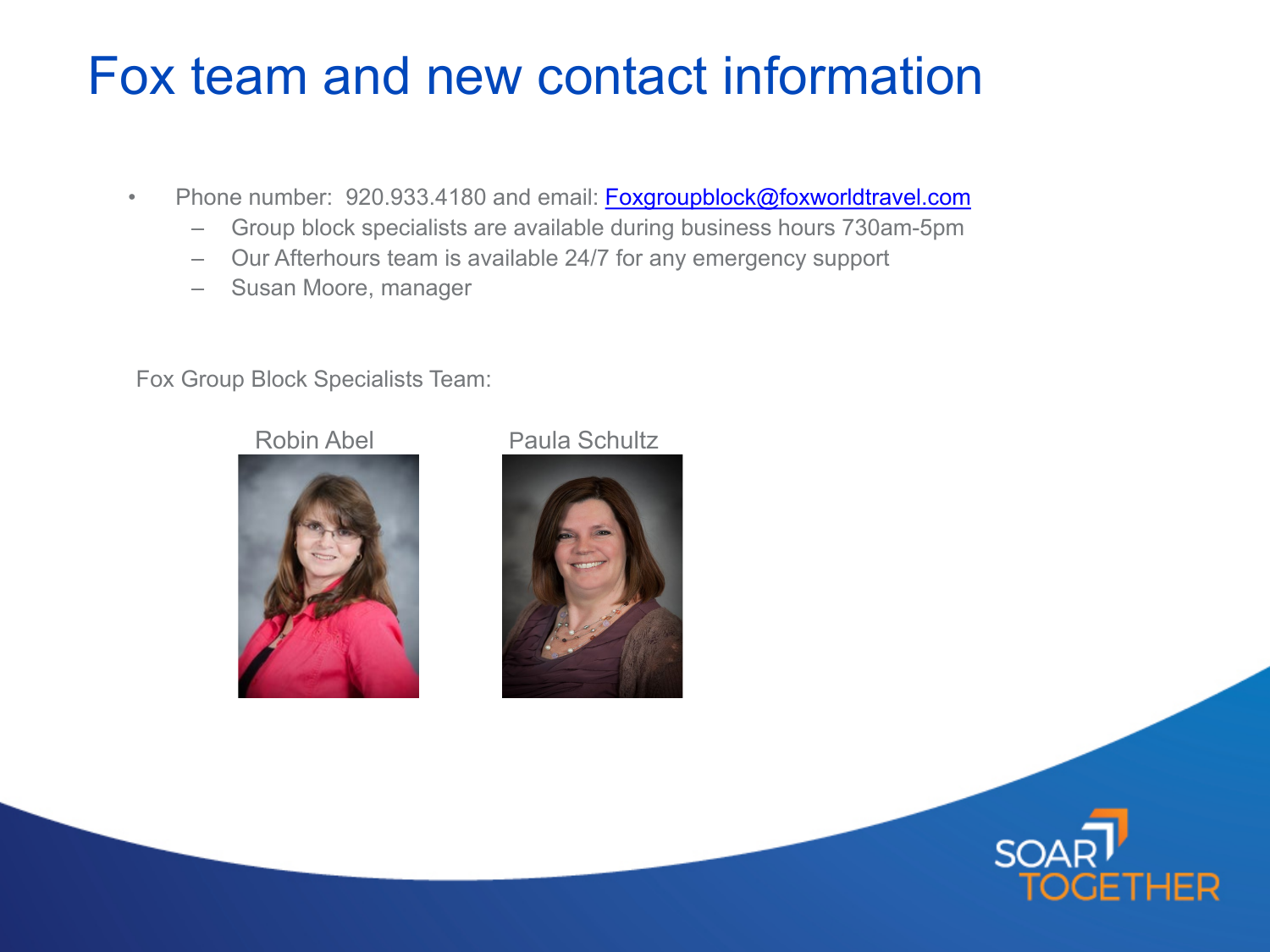## What is a group block?

Reserving 10 or more tickets with one airline via a customized airline contract

### • Advantages of a group block

- $\triangleright$  All travelers are on the same flights
- $\triangleright$  Allows group travel coordinators time to finalize number of travelers as the count may fluctuate up until the contract deadline without penalty
- $\triangleright$  Guaranteed base pricing (airline taxes will vary and are not guaranteed until ticketing date) for the entire group
- $\triangleright$  All the tickets are held at the same price and deferring ticketing until a later date with a minimal deposit
	- Deposit could be waived with Fox World Travels' preferred Status with some airlines
- $\triangleright$  One form of payment is used for all tickets
- $\triangleright$  Name changes

Some airlines allow for name changes at minimal cost

Below are the policies for the 4 major US carriers.

United , Delta , American and Southwest

Free name changes up to 7 day prior to travel. Only 1 name change allowed per ticket All other carriers – please verify with agent as policies vary by carrier.

### • Limitations/Restrictions of Blocks

- $\triangleright$  Single credit card must be used for all travelers
- $\triangleright$  Seating preferences -seats cannot be chosen, they are assigned by the airline and are not guaranteed
- $\triangleright$  Frequent flier status may not be taken into consideration
- $\triangleright$  Frequent flier miles may not be credited to traveler. Please check with your agent to verify specific carrier policy.
- $\triangleright$  Deviations from main group flight may be limited or not allowed
- $\triangleright$  Online check-in may not be allowed
- $\triangleright$  Baggage fees may apply and are paid at the time of check-in

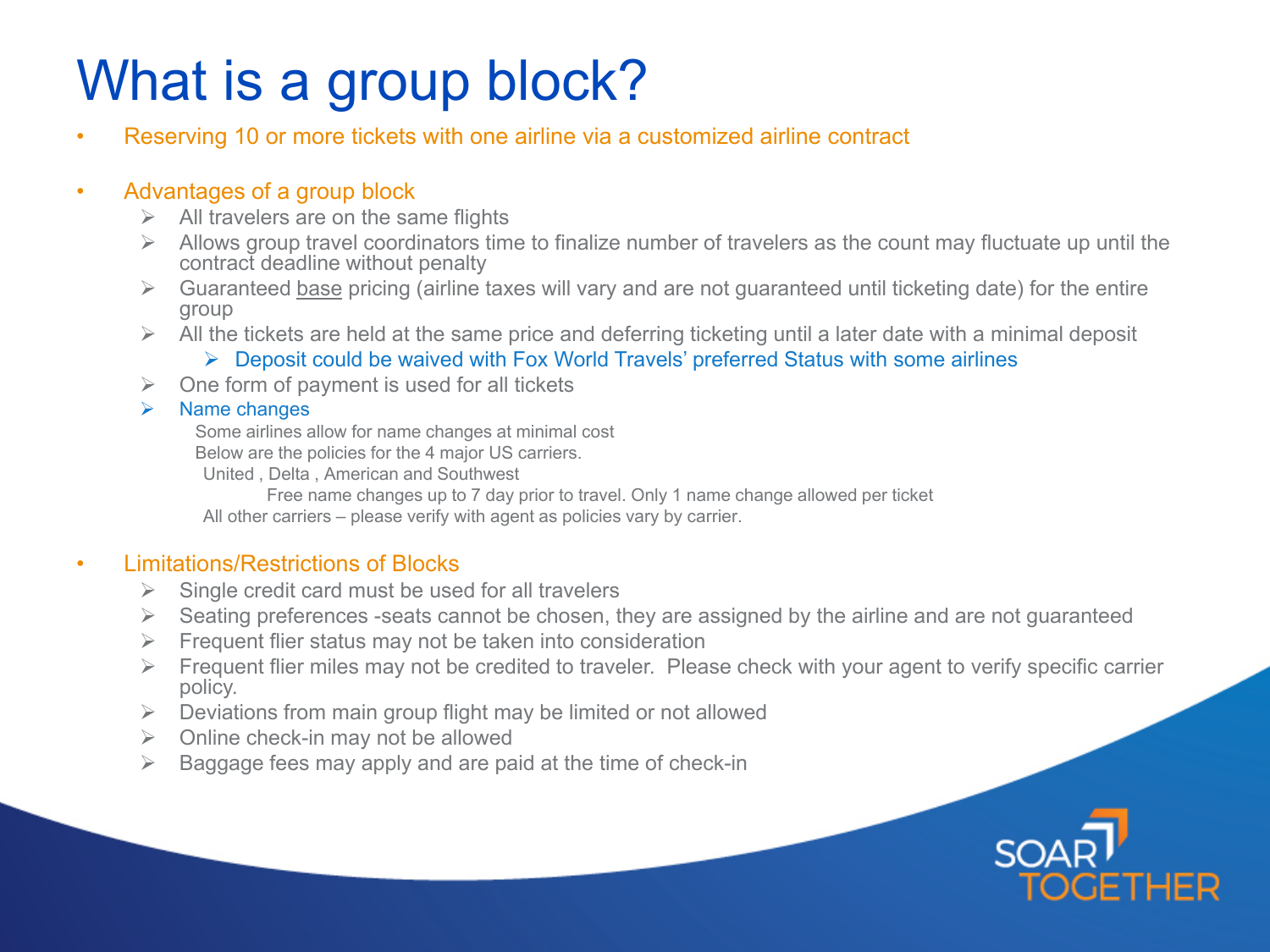### How to get started?

### UW TravelWise **Fox World Travel Communist Provid Travel** Group Block Form

### **Sourcing: Received request from travel arranger via email**

- Fox advisor will reach out to arranger via phone and/or email within 24 business hours to review request
- **Airline sourcing** 
	- \$205 sourcing Fee
	- Giving expert advice to why a different schedule would be better
		- IE- cost, better connection time, pointing out why that schedule was picked
	- Provide 3 airline quote, minimum
		- If you have a preferred schedule, please provide to advisor
	- \$42.25 Domestic per ticket fee and \$49.25 per International per ticket fee
	- Expected Timeline: 2 business days for domestic and 3 business days for international

### – **Hotel sourcing /Ground Transportation**

- \$100 sourcing fee
- 5 hotel quotes/ 3 ground quotes (if applicable)
- Cvent sourcing, Booking.com, hostels, GDS and Airbnb (per UW's agreement)
- Expected Timeline: 3-5 business days
- Other services requested
	- Meeting space, Events, meals
	- \$100 sourcing fee

### Payment required when sourcing/quote is requested

- Sourcing fee will be refunded at the time of ticketing. If group is not ticketed, the sourcing fee is nonrefundable.
- Sourcing group is active 45 days (when possible) for re-sourcing
	- Once agreed on schedule, confirmed contract deadline apply
	- Airline sourcing quotes expire at anytime
	- $\cdot$  If sourcing window expires prior to confirming group, and a new sourcing is requested, and additional sourcing fee will be charged.

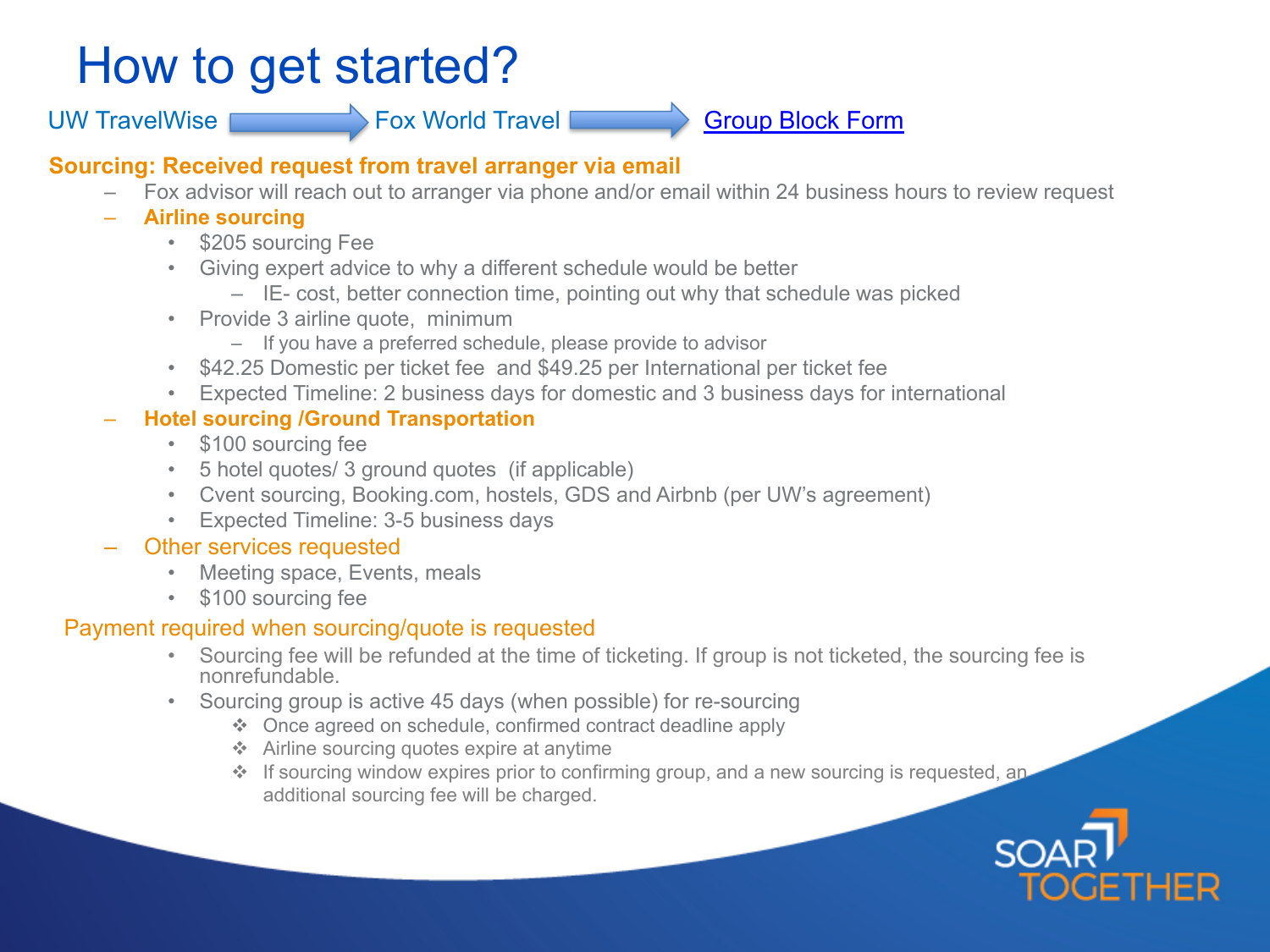## Secured group block, now what happens?

### Deposit – 11months-45 days prior to departure

- UW travel arranger confirms schedule
	- Fox advisor secures contract with airline
	- Deposit payment is required within 1-3 days
		- FOX line of credit to secure space and waive the deposits for UA,DL,AA,LH,AS
		- All other airlines payment type varies, from check, ACH and/or credit card

### Utilization 120-90 days prior to departure<br>- Reminder notifications sent

- 
- Contact customer to confirm # of seats
- Now under penalty, if reducing seats
- Work schedule changes
- Check pricing

### Ticketing 45-30 Days Prior to departure

- Travel arranger will provide name list 3-5 days prior to ticketing deadline
- Fox advisor will reprice block, compare to current GDS price
	- Provide name list to airline, Review details for accuracy
	- Wait for ticketing instructions from airline. Issue tickets
- Assign seats
- Send e-invoice with ticket numbers and pricing to customer
- Work schedule changes
- UATP cards on File until 2022 for American,Delta and United –work with USWA

*Email notifications Group block due date reminders 14, 10 and 5 days prior* 

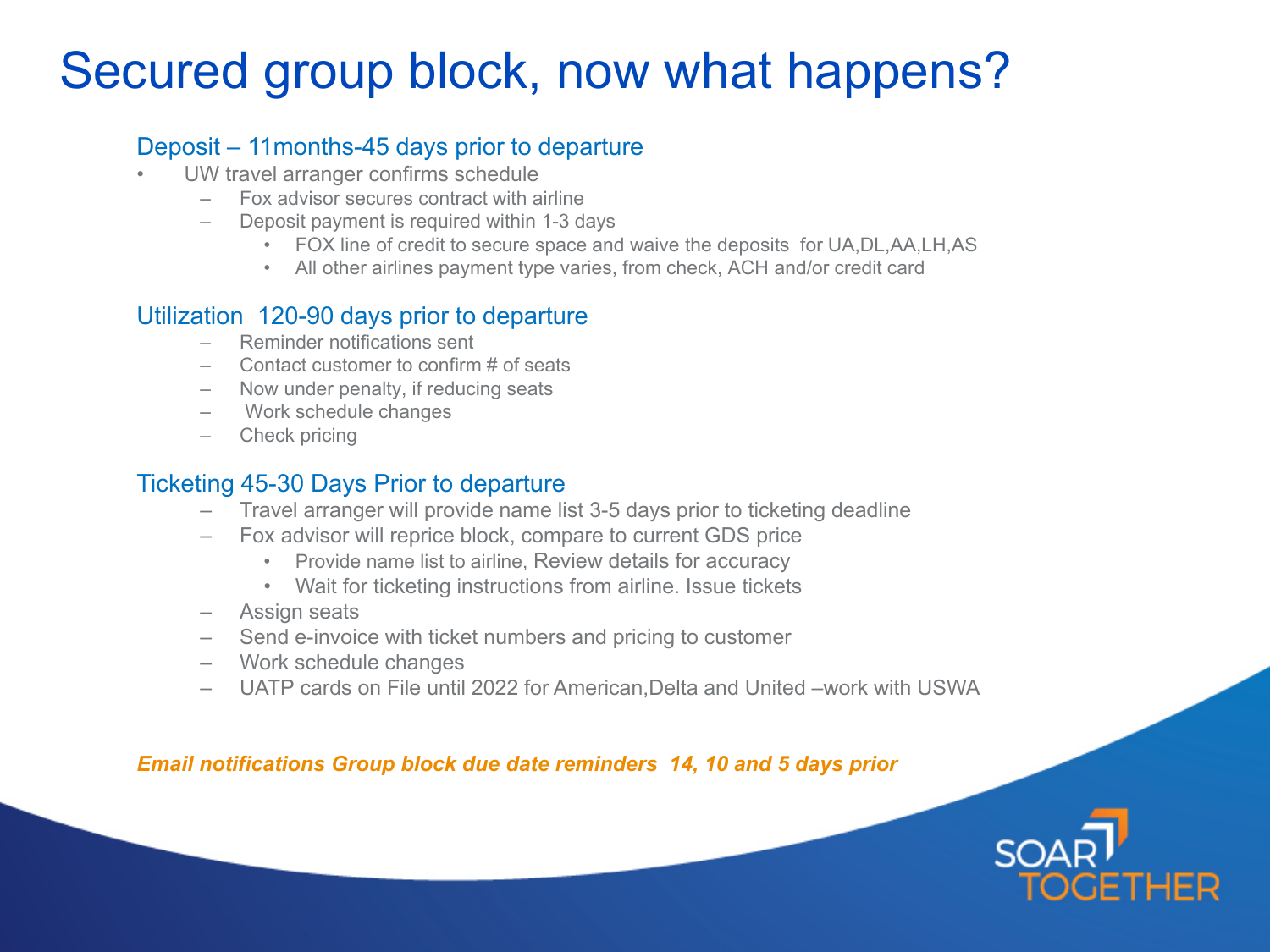### Pre-trip reminder and Post trip Survey

- 2 weeks prior to departure -Tips for a Successful Group Trip
	- Reconfirm block w/airline verify times and schedule
	- Email schedule changes
	- Final Invoice
		- Outline all charges in one document
- 2-4 days prior to departure Trip Reconfirmation Email
	- Providing personalized email checklist
	- Latest schedule/Invoice
	- Check in guidelines
	- Baggage policy
	- Codeshare details, where to check in
- Post trip
	- Post trip survey to group coordinator to receive feedback on the trip

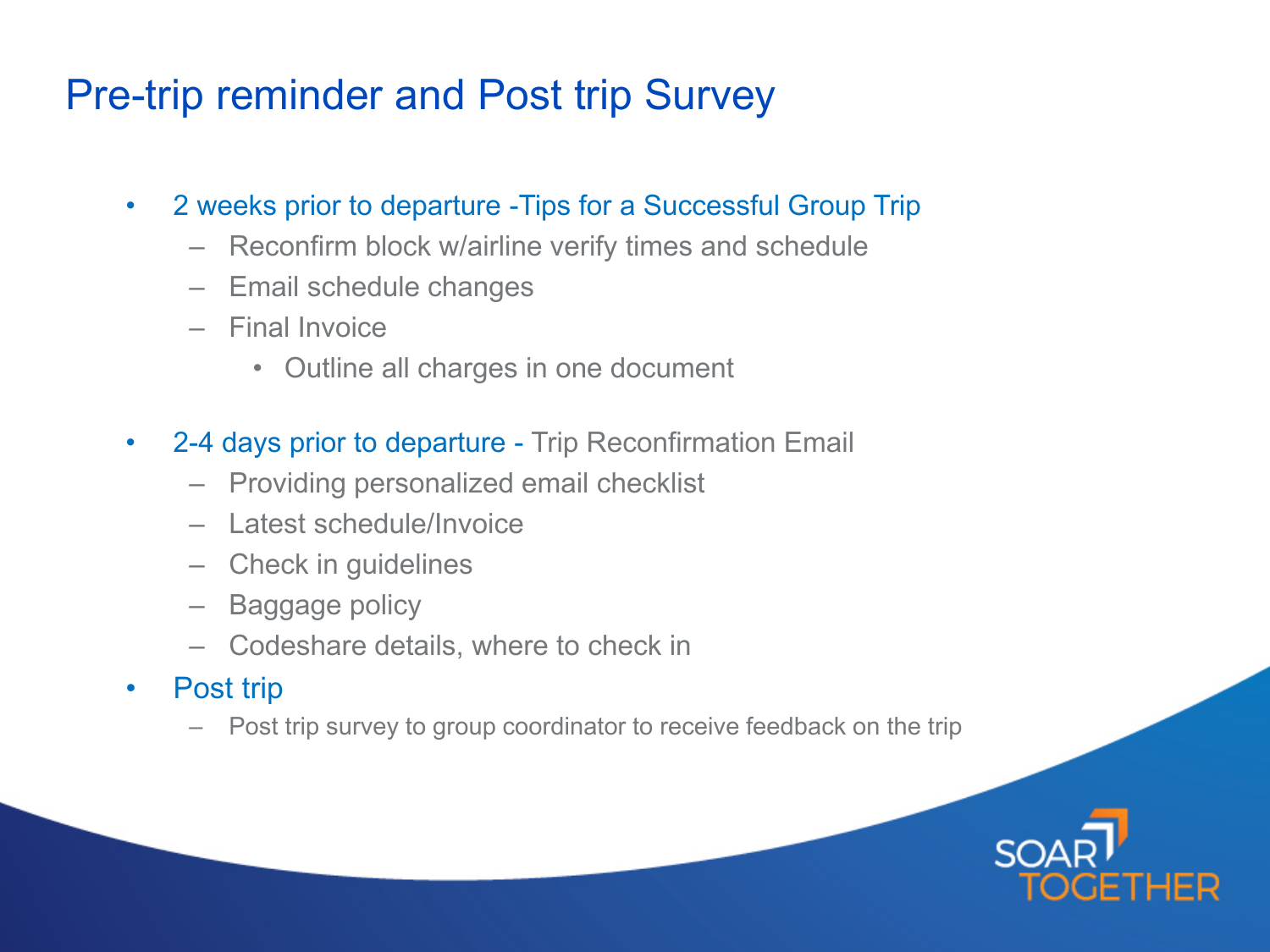## Fox Support

### • Team shared email box

- All communication is via shared email box [Foxgroupblock@foxworldtravel.com](mailto:Foxgroupblock@foxworldtravel.com)
	- Streamline support for all customer and vendor commucation
- After Hours Support
	- Available 24/7/365 for group blocks via phone
		- Training provided twice annually on Group block services
		- Access to group block shared box for airline communication
- **Travel alerts** 
	- Group level
		- Altitude flight Alert
			- Flight monitoring alerts for schedule changes, delay notifications, gate changes
			- Recommend group leader email address
				- » Will receive 1 email notification pre-trip to sign up for alerts
				- » If opt out has been selected will need to notify FOX re-activate

### – Campus travel manager

- Travel alerts, several per day
	- Any type of travel disruption event, Ie- road closed to airport, flooding in the Ukraine, hotel fire, earthquake

### **Reporting**

- Email alert notification to travel managers when block is requested
- Monthly report to travel management team

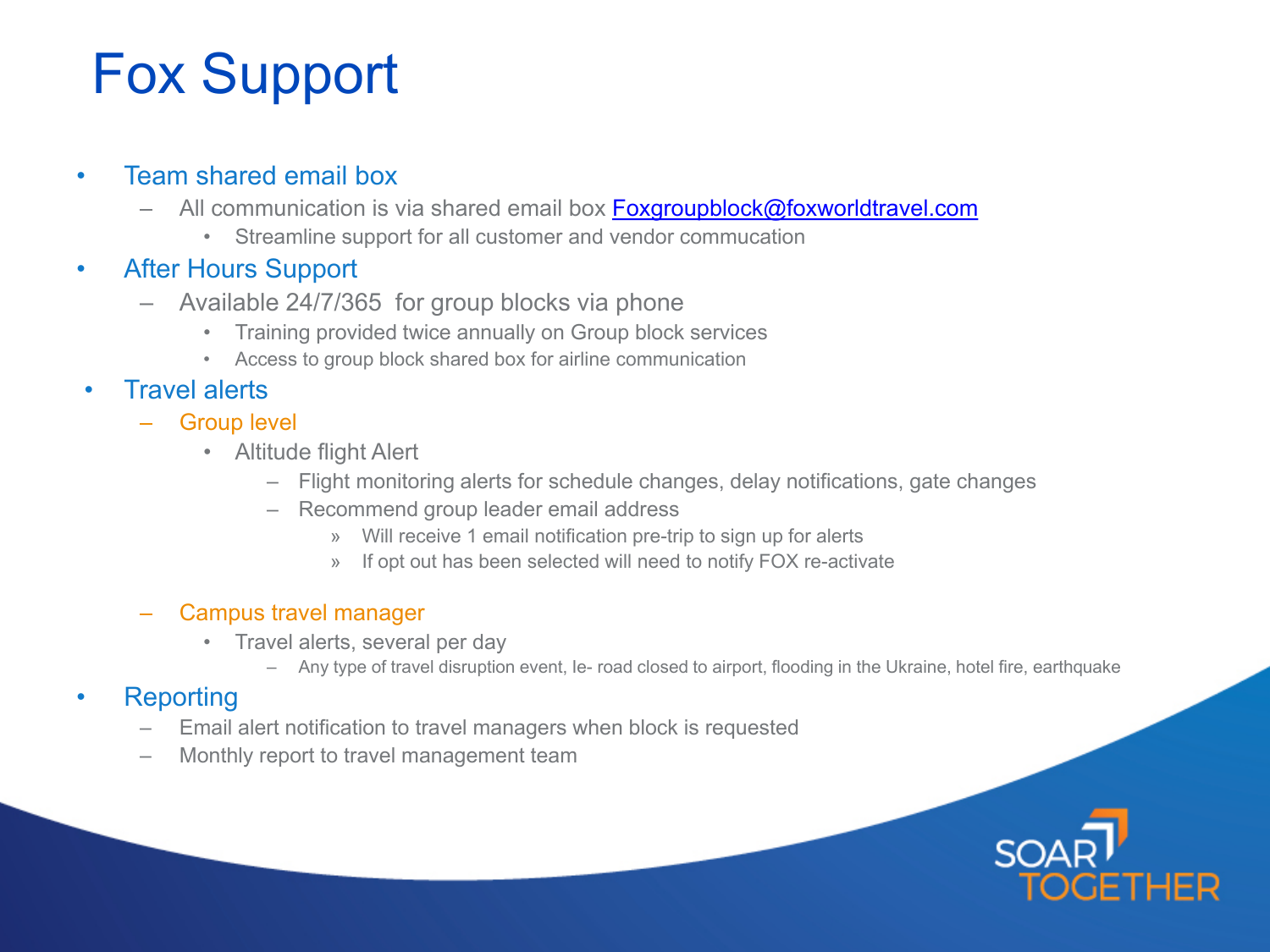### **Sourcing quote**



Group Block Air Sourcing Request - Flight Quotes Overview for Name of group /group number

### **Flight Option Schedules**

**Flight Quote 1** 

### **American Airlines** #4493 -

Departs: Minneapolis-St Paul International/Wold-Chamberlain Airport (MSP) - Saturday March 27th 2021 at 7:00 am | map

Arrives: La Guardia Airport (LGA) - Saturday March 27th 2021 at 10:43 am | map

\*REPUBLIC AIRWAYS AS AMERICAN EAGLE

### American Airlines #4523 -

Departs: La Guardia Airport (LGA) - Thursday April 1st 2021 at 1:40 pm | map

Arrives: Minneapolis-St Paul International/Mold-Chamberlain Airport (MSP) - Thursday April 1st 2021 at 3:43 pm | map

\*REPUBLIC AIRWAYS AS AMERICAN EAGLE

### **Air Sourcing Details**

32 Seats Base Fare of \$400.00 + Tax (\$20.20) \*Country tax not applicable

#### Approximate Total = \$13,446.40

Contract obligation dates will be provided at the time the block is held. Pricing and availability subject to change until space is secured. Taxes subject to change until ticketing. We have not held any space for you at this time. Fares and Availability are subject to change until block is secured on your behalf. Baggage fees may apply.

This flight quote was created on Thursday May 7th.2020 10:14 am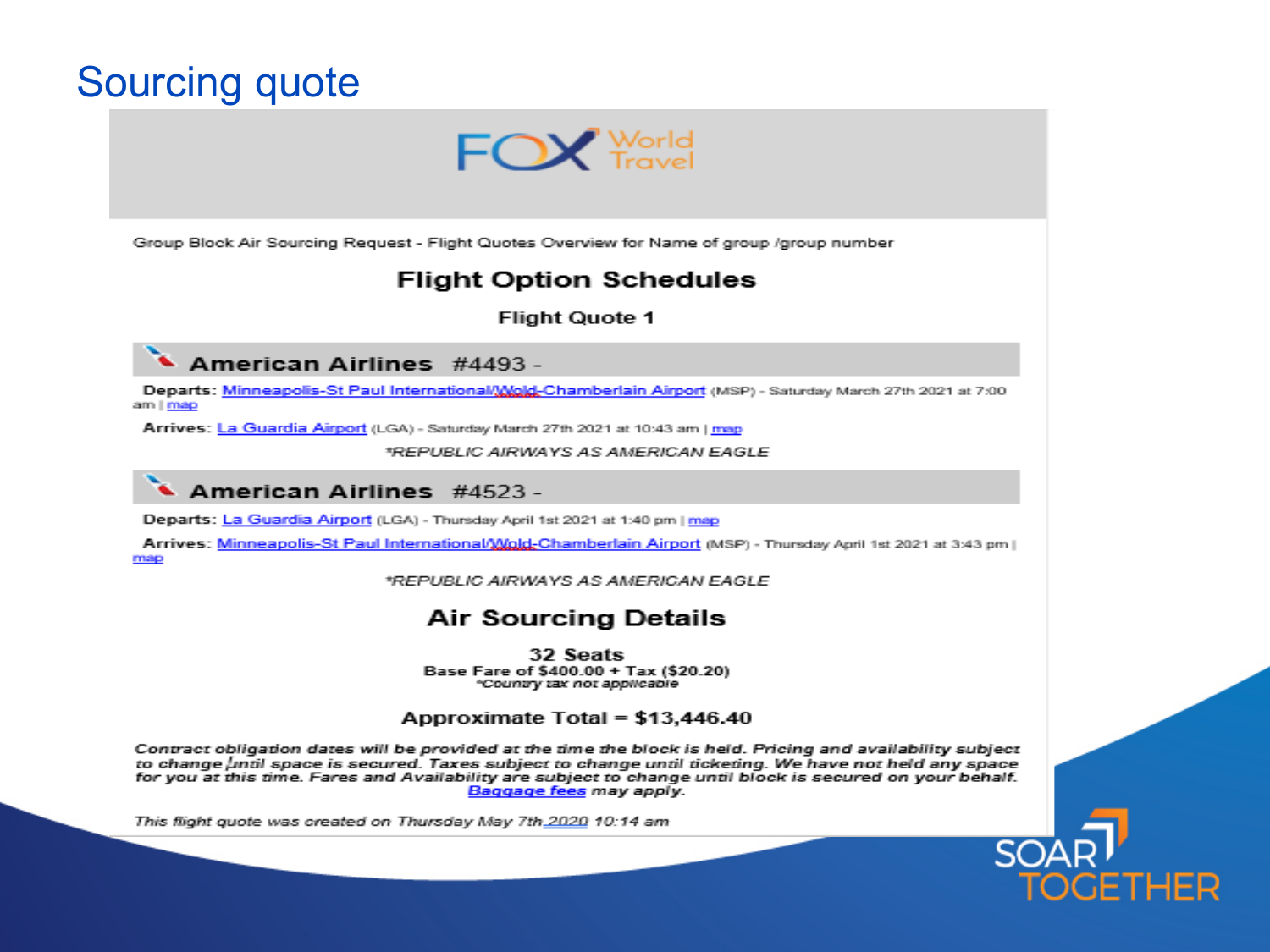### Confirmed contract

### **FOX** World

Group Block Air Sourcing Request - Group Contract for UW Oshkosh 20 Quest III Literary Ireland -09UW4350

#### Greetings.

Please Find below the confirmation outlining the details of the contract for your group. After you have had the opportunity to review, please respond within 48 hours via email advising your approval for Fox World Travel to confirm this contract as definite with the carrier

\*\*\*\*\*\*\*\*\*\*\* Option 1 \*\*\*\*\*\*\*\*\*\*

A deposit of \$2,200.00 is required vla check. If a deposit is due via check and payment is made via credit card, a 3% convenience fee will apply.

\*\*\*\*\*\*\*\*\*\*\* Option 2 \*\*\*\*\*\*\*\*\*\*\*

A deposit of \$2,200.00 is required via credit card. Please contact Fox World Travel with credit card information. DO NOT send via email.

\*\*\*\*\*\*\*\*\*\*\* Option 3 \*\*\*\*\*\*\*\*\*\*\*

Due to Fox World Travel's top status with the air carrier, the deposit has been waived. Please contact Fox World Travel with the credit card information to be used for final ticketing. DO NOT send via email.

\*\*\*\*\*\*\*\*\*\*\*\*\*\*\*\*\*\*\*\*\*\*\*\*\*\*\*\*\*\*\*

Thank you.

#### Air Schedule

Aer Lingus #124 -

Departs: Chicago O'Hare International Airport (ORD) - Friday May 22nd 2020 at 8:30 pm | map Arrives: Dublin Airport (DUB) - Saturday May 23rd 2020 at 10:05 am | map \*Aer Lingus

#### Aer Lingus #123 -

Departs: Dublin Airport (DUB) - Monday June 8th 2020 at 11:30 am | map Arrives: Chicago O'Hare International Airport (CRD) - Monday June 8th 2020 at 2:00 pm | map "Aer Lingus

#### **Group Contract Details**

#### 18 Seats Base Fare of \$616.00 + tax (\$118.90) \*Country tax not applicable Approximate Total = \$13.228.20

- There is generally only one transaction fee per ticket unless there is a ticket reissue or a name change.
- . The approximate tax on this ticket is subject to change per the airline.
- . This block will require a \$2,200.00 deposit due on date of contract signature. This must be paid by check/ACH. This deposit will be reimbursable after travel dates.
- Pending your approval, Fox World Travel must sign the contract no later than October 1, 2019
- . \$616.00 per seat penalty applies to any seat not used or released by January 22, 2020
- . You must not drop the block below 10 seats minimum or standard published fares will annix and the group deposit may be forfelted.
- All Name changes are subject to aidine imposed fees and/or additional service fees. Name changes ٠ are due by 05/15/2020. Name changes will be considered on a case by case basis per carrier policy.
- A passport is required for travel to this destination. Travel requires a passport with at least six months of validity. For visa and immunization information, please visit CIBTuisas.
- March 31, 2020 is the ticketing deadline, in order to issue tickets that day, we will need the full legal names of the travelers (as it appears on their travel ID), date of birth, gender, passport number, passport expiration date and the country the passport was issued in. We will also need full payment for the airline tickets and air service fees on this day - this must be paid by credit card
- Tickets are non-refundable and not changeable.
- No seat assignments will be made prior to names being submitted. Seat assignments are at the discretion of the airline and requests may not be honored.
- Frequent Flier miles are not awarded on block space travel.
- Standard Baggage fees may apply and could change any time based on carrier discretion.
- Economy baggage policy applies. 1 checked bag included at no cost per person.
- Please let me know if you have any questions and if you would like for us to sign the contract on your  $\bullet$ behalf.

Note: Please use this link to access air quote details on Eqxpet.

This flight quote was created on Tuesday September 17th 2010 10:25 am

中

Fox World Travel, Inc. 2150 South Washburn Street Oshkosh, WI 54904 920-236-8000 888-369-8785

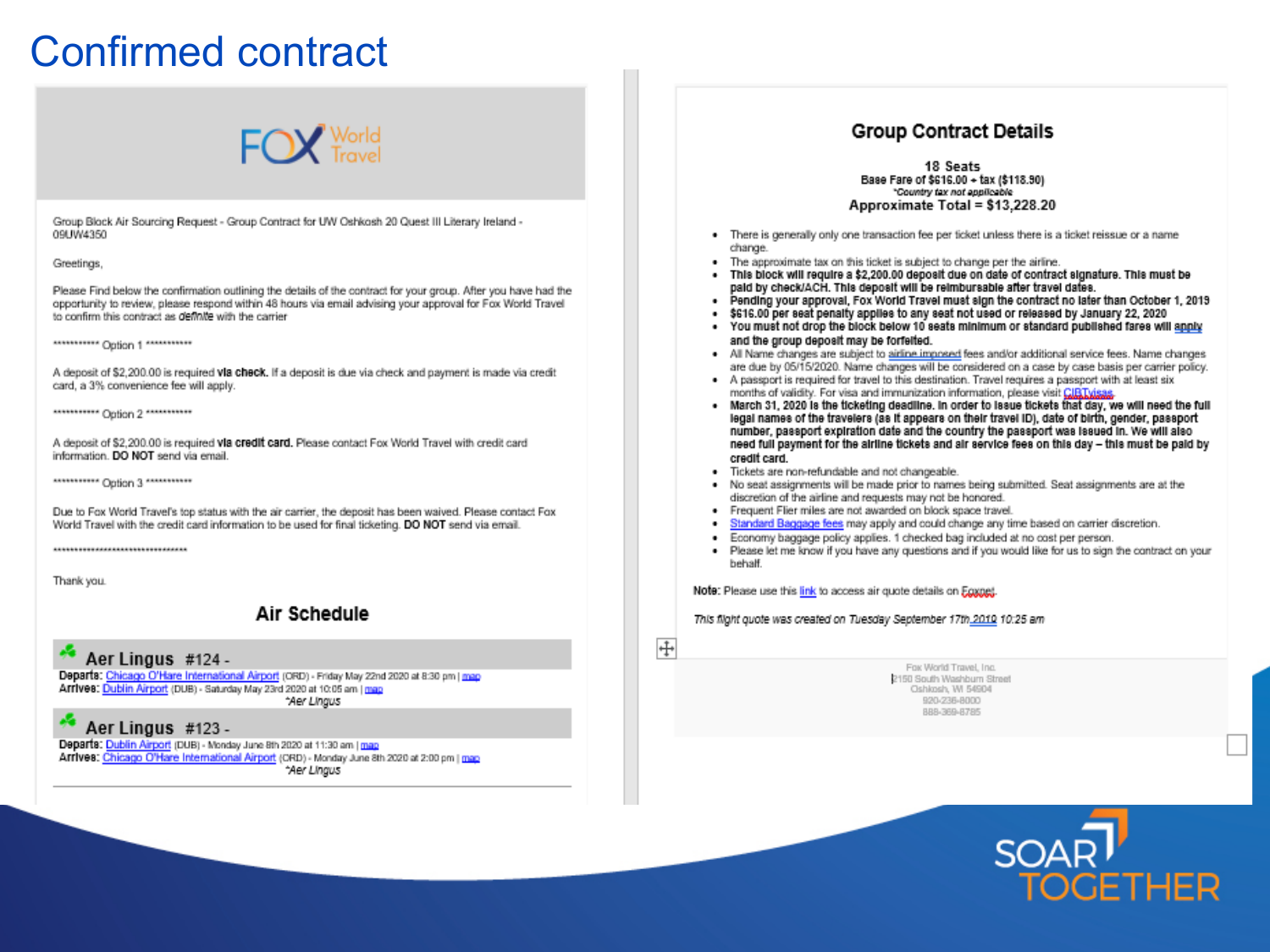### Utilization date reminder



Utilization Date Reminder UW Green Bay 20 Men's Soccer - 09UW4920

### **Greetings Robin Abel,**

As a reminder, the utilization date for your group is 06/02/2020. The airline is currently holding 23 seats for your group. Please reply to this email to confirm the exact number of seats you would like to continue holding for this block space. Any seats cancelled or released after this date will be subject to a penalty determined by the airline.

Please remember, you must not drop the block below the 10 seat minimum or standard published fares will apply and the group deposit may be forfeited.

\*Please Note: If the above utilization date is on a Saturday or Sunday, Please response to this email by the Friday prior the above utilization date.

Thank you.

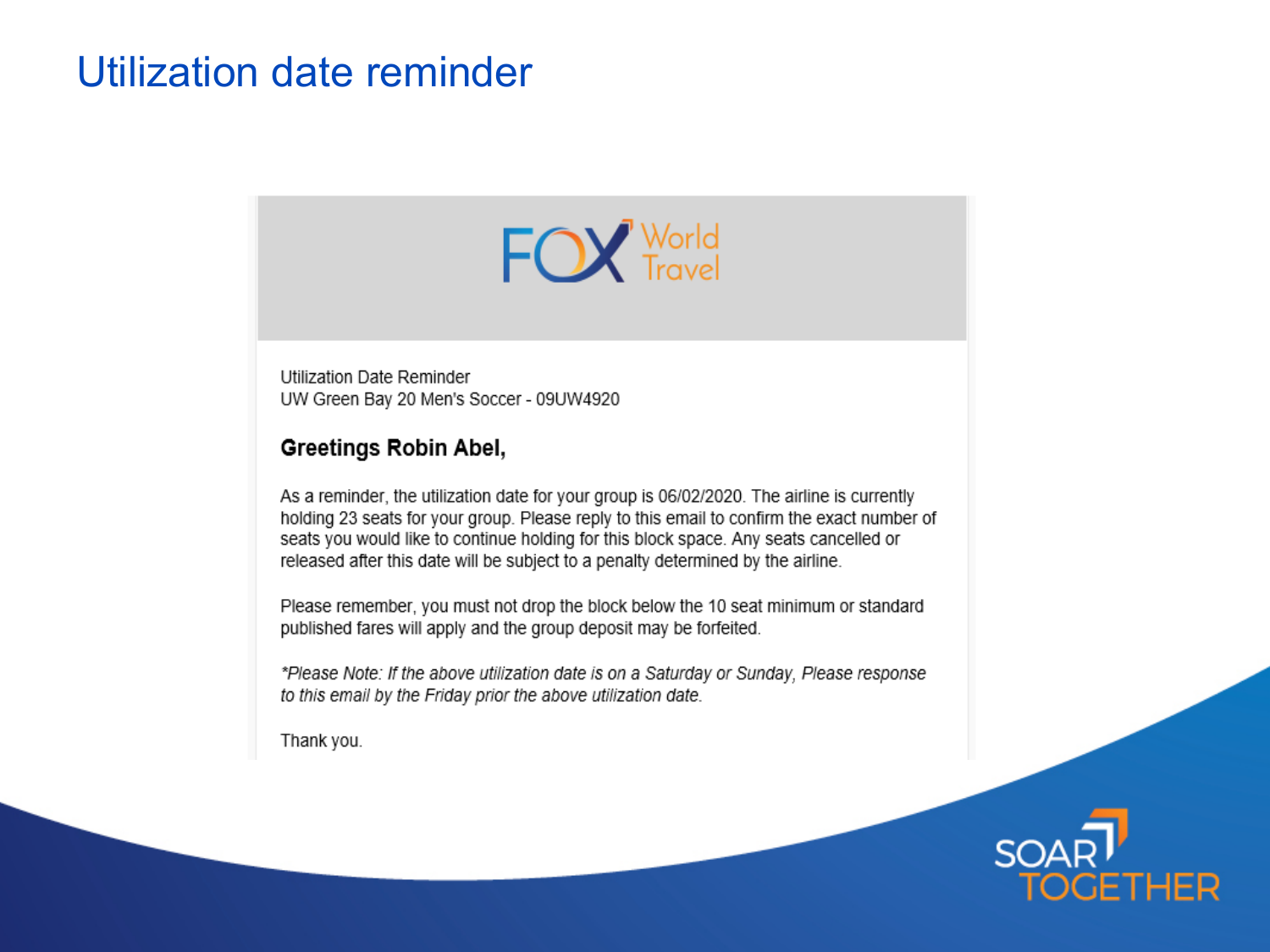### **Ticketing date reminder**



**Ticketing Date Reminder** Name of Group - Europe - 09UW5162

#### Greetings Robin Abel,

As a reminder, the ticketing date for your group is 04/13/2020. All names (as they appear on their photo ID), dates of birth, and gender are due by this date. Full payment is also due at this time. Please contact Fox World Travel to confirm your form of payment.

Please use the attached spreadsheet as a template when submitting the name list.

Thank you.

Fox World Travel, Inc. 2150 South Washburn Street Oshkosh, WI 54904 920-236-8000 888-369-8785